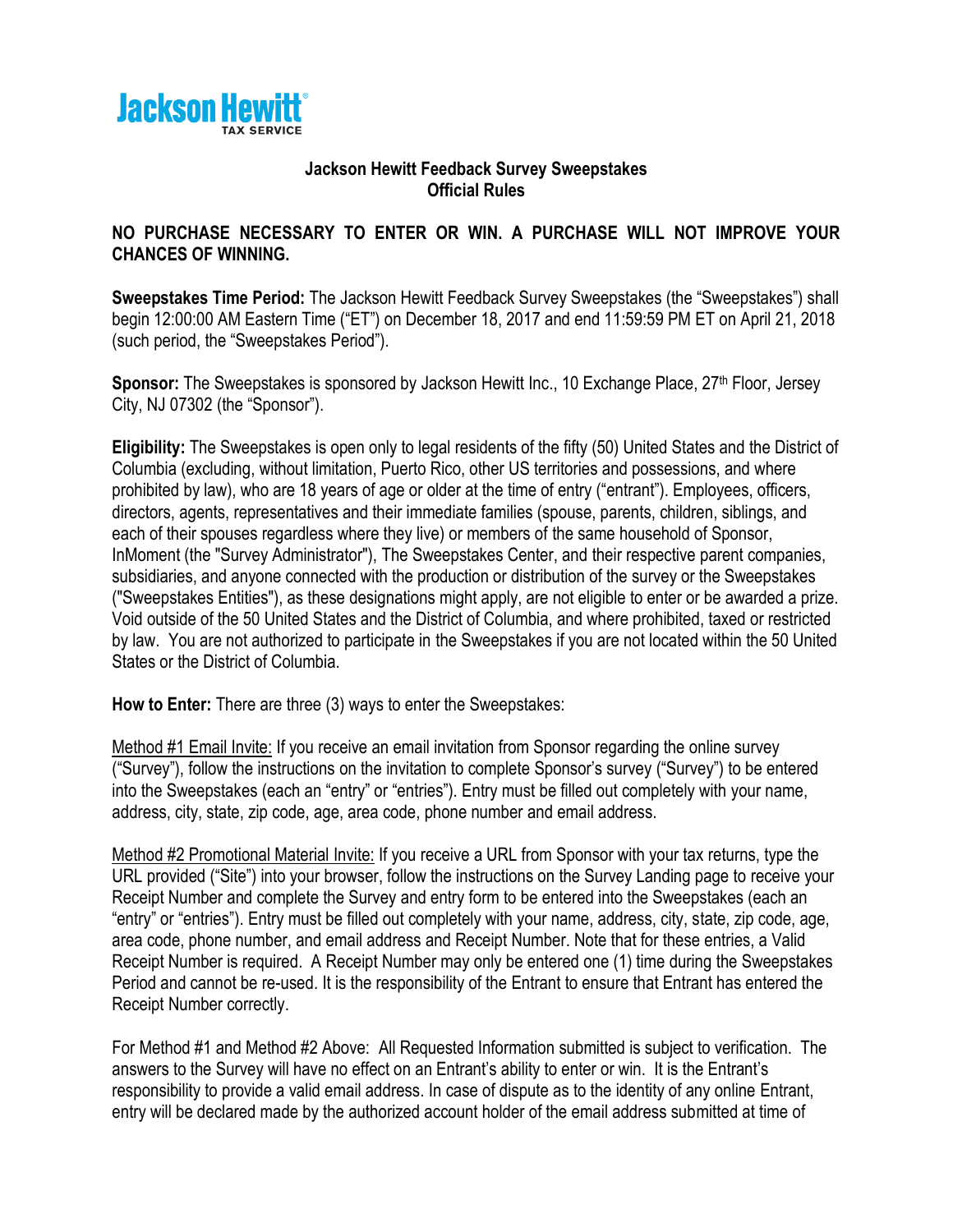entry. "Authorized User" is defined as the natural person who is assigned to an email address by an Internet access provider, online service provider or other organization (e.g., business, educational institution, etc.) that is responsible for assigning email addresses for the domain associated with the submitted email address. Entries must be made by an individual and may not be made by proxy or any electronic/automated means such as script, bot, macro or any other similar software or program. Entrant may not enter with multiple email and/or multiple identities and/or accounts, nor may Entrant use any other device or artifice to obtain more than the maximum number of entries. A wireless mobile device is not required to enter the Promotion. If you opt to participate via your wireless mobile device (which may only be available via participating wireless carriers), standard carrier rates and charges will apply according to the terms and conditions of your service agreement with your wireless carrier. Sponsor is not responsible for any charges related to participation via mobile device or computer.

Method #3 Mail-In Entry: To enter the Sweepstakes without a Survey or purchase, mail a postcard, which includes your name, complete address, email address and phone number, with proper postage to: "Jackson Hewitt Feedback Survey Sweepstakes", PO Box 16349, Rochester, NY 14616. Each postcard (each an "entry" or "entries") must be postmarked by the Entry Period End Date, and must be received by the Mail-In Entry Received by Date indicated in the Entry Period chart below, to be eligible for that Entry Period drawing. Entries that do not contain all the information requested or oversized entries, copies and other mechanical reproductions are not permitted for mail-in entries and will be disqualified from drawings. Sponsor is not responsible for illegible, lost, late, misdirected, postage due, damaged or incomplete entries. Proof of mailing an entry is not proof of receipt.

All entries made in violation of these Official Rules will be disqualified. By participating in the Sweepstakes, each Entrant agrees to be bound by these Official Rules and the decisions of Sponsor, which are final and binding in all respects.

Limit: One (1) entry per person during the entire Sweepstakes Period (defined in the 'Sweepstakes Time Period' Section above), regardless of the method of entry.

**Entry Periods:** There are sixteen (16) Entry Periods as defined in the Entry Period chart below (each referred to as an "Entry Period") and all Entry Periods will be referred to herein as the Sweepstakes Period. Entries must be received during the applicable Entry Period to be eligible for that Entry Period drawing**.**  Non-winning Entry Period entries will not be rolled over to subsequent Entry Periods.

|                | <b>Entry Period</b> | <b>Entry Period</b> | Mail-In Entry     | <b>Entry Period</b> |
|----------------|---------------------|---------------------|-------------------|---------------------|
| Entry          | Start Date:         | End Date:           | Received By Date: | Drawing Date:       |
| Period         | 12:00:00 AM ET on   | 11:59:59 PM ET      |                   | on or about         |
|                | 12/18/17            | 01/06/18            | 01/13/18          | 01/16/18            |
| $\overline{2}$ | 01/07/18            | 01/13/18            | 01/20/18          | 01/23/18            |
| 3              | 01/14/18            | 01/20/18            | 01/27/18          | 01/30/18            |
| 4              | 01/21/18            | 01/27/18            | 02/03/18          | 02/06/18            |
| 5              | 01/28/18            | 02/03/18            | 02/10/18          | 02/13/18            |
| 6              | 02/04/18            | 02/10/18            | 02/17/18          | 02/20/18            |
| 7              | 02/11/18            | 02/17/18            | 02/24/18          | 02/27/18            |
| 8              | 02/18/18            | 02/24/18            | 03/03/18          | 03/06/18            |
| 9              | 02/25/18            | 03/03/18            | 03/10/18          | 03/13/18            |

## **ENTRY PERIOD CHART**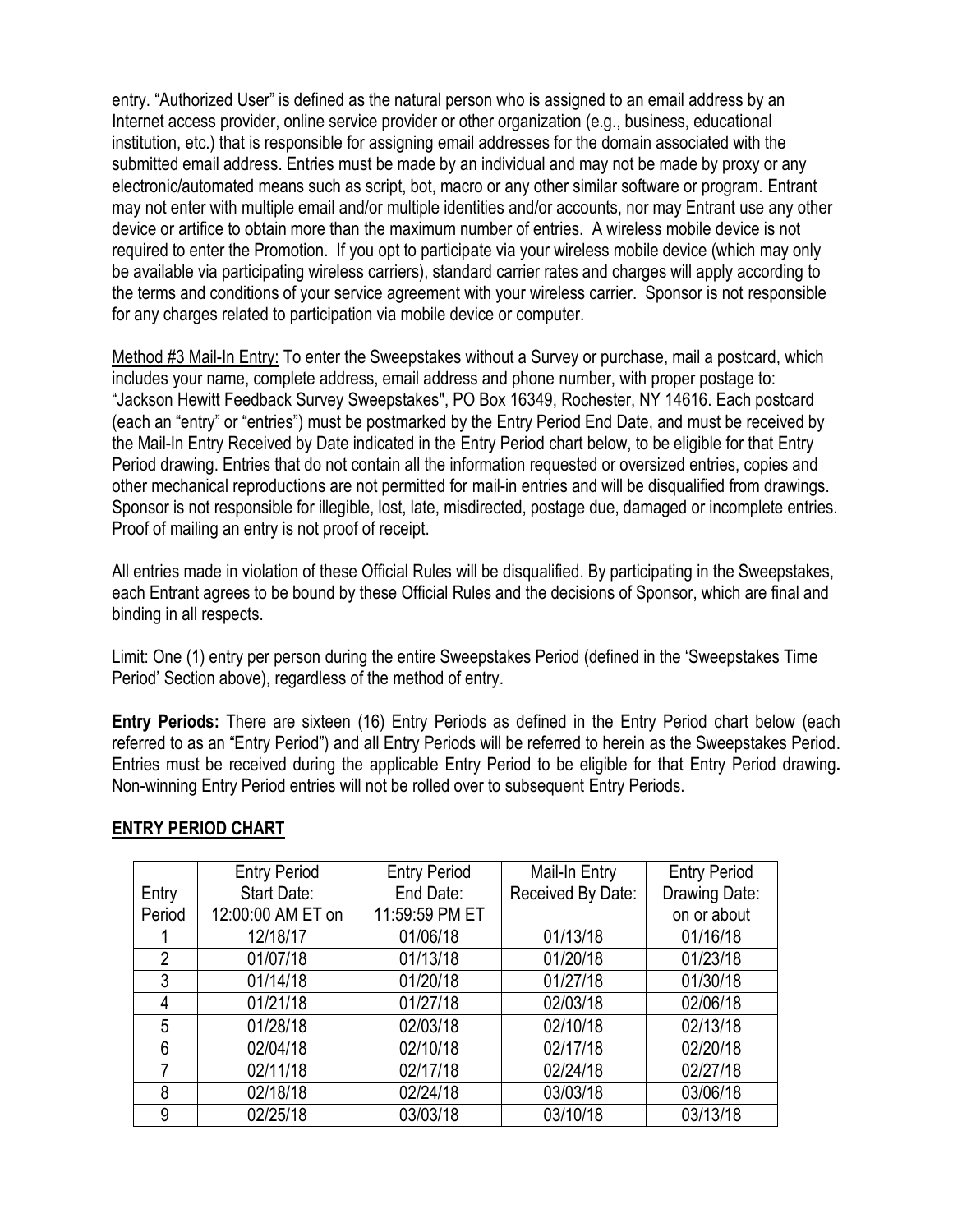| 10 | 03/04/18 | 03/10/18 | 03/17/18 | 03/20/18 |
|----|----------|----------|----------|----------|
| 11 | 03/11/18 | 03/17/18 | 03/24/18 | 03/27/18 |
| 12 | 03/18/18 | 03/24/18 | 03/31/18 | 04/03/18 |
| 13 | 03/25/18 | 03/31/18 | 04/07/18 | 04/10/18 |
| 14 | 04/01/18 | 04/07/18 | 04/14/18 | 04/17/18 |
| 15 | 04/08/18 | 04/14/18 | 04/21/18 | 04/24/18 |
| 16 | 04/15/18 | 04/21/18 | 04/28/18 | 05/01/18 |

**Winner Selection:** Potential winners will be selected in random drawings on or about the drawing date indicated in the Entry Period chart above, from among all eligible entries received within the corresponding Entry Period. Random drawings will be conducted by The Sweepstakes Center, an independent judging agency**,** whose decisions are final and binding.

**Winner Notification:** Potential winners will be notified by email, phone and/or mail and required to sign and return, where legal, a Declaration of Eligibility and Liability/Publicity Release ("Declaration") within ten (10) calendar days of prize notification. If any potential winner is considered a minor in his/her jurisdiction of residence, Declaration must be signed by his/her parent or legal guardian and such prize will be delivered to minor's parent/legal guardian and awarded in the name of parent/legal guardian. Noncompliance will result in disqualification and an alternate winner may be selected. Prizes will be awarded within approximately 45 days after the winner is verified. If winner notification is returned as undeliverable or if the selected winner cannot accept or receive the prize for any reason, or he/she is not in compliance with these Official Rules, the prize will be forfeited and an alternate winner may be selected in a separate random drawing. Upon prize forfeiture, no compensation will be given. Potential winners may also be contacted via email or phone by their local Jackson Hewitt office and invited to their local office for a photo opportunity and to celebrate the winning of their prize.

**Prize/Prize Approximate Retail Value ("ARV")/Odds: PRIZE:** Sixteen (16) Grand Prizes: There will be one (1) Grand Prize winner for each Entry Period for a total of sixteen (16) Grand Prize winners. Each Grand Prize winner will receive a five hundred dollar (\$500.00) cash prize. (ARV of each Grand Prize \$500.00). Total ARV of all prizes is \$8,000.00. Prize is not transferable. A prize will be awarded provided it is claimed properly according to these rules. Each winner acknowledges that Sponsor and all other Sweepstakes Entities have neither made, nor are in any manner responsible or liable for, any warranty, representation or guarantee, expressed or implied, in fact or in law, relative to the prize or regarding the use, value or enjoyment of the prize, and each winner is personally responsible for any and all federal, state and/or local taxes, levies and/or other governmental charges, as the case may be, in connection with the receipt of any prizes. The actual odds of winning will depend on the actual number of entries received. Limit one (1) prize per person.

**General Terms and Conditions:** No Entrant or winner shall have the right to contest any decision by the Sponsor or the independent judging organization concerning any aspect of the Sweepstakes or the interpretation of the Official Rules or the determination as to the qualification of entries. The Sponsor is not responsible for those who are not solicited to enter or complete the Survey and cannot access the Internet for any reason or cannot click-through for any period of time for any reason to complete the online survey, including but not limited to, errors by Sponsor's representatives who enter incorrect information into any of Sponsor's computer systems. Proof of entry is not proof of entry receipt. The Sponsor reserves the right, in its sole discretion, to cancel, terminate, modify, extend or suspend this Sweepstakes should (in its sole discretion) virus, bugs, non-authorized human intervention, fraud or other causes beyond its control corrupt or affect the administration, security, fairness or proper conduct of the Sweepstakes or if, in the Sponsor's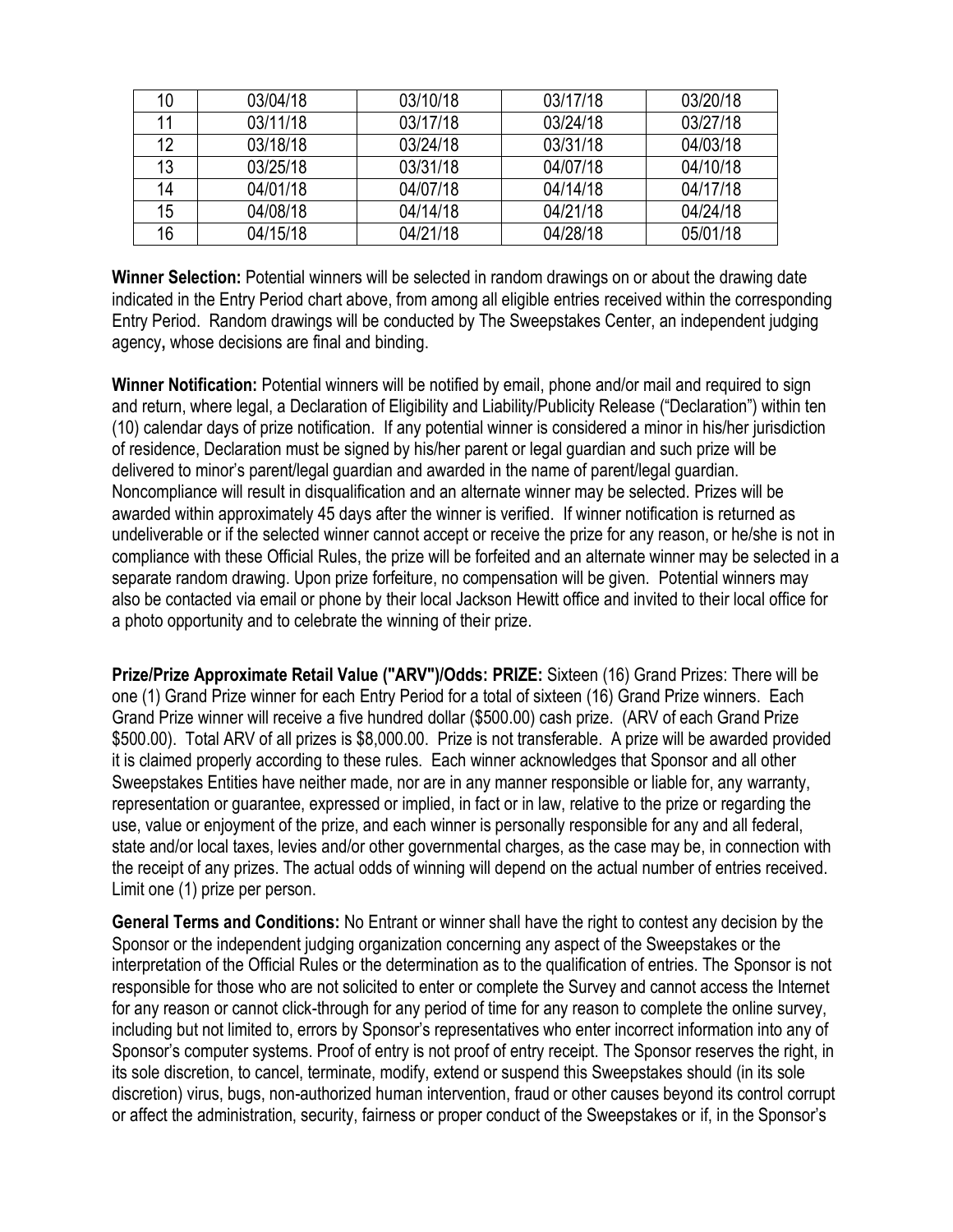sole determination, it believes that the integrity of the Sweepstakes has been, or could be, compromised or that the Sweepstakes is not capable of running as planned or fairly. In such case, Sponsor may select the winners from all eligible entries received prior to and/or after (if appropriate) the action taken by Sponsor. The Sponsor reserves the right to disqualify any entry from the Sweepstakes if, in the Sponsor's sole judgment, an Entrant has not complied with these Official Rules, or any Entrant it finds, in its sole discretion, to be tampering with the entry process or the operation of the Sweepstakes or the Site. Without limitation, an Entrant's entries will be disqualified, at the sole discretion of Sponsor, if Entrant attempts (i) to enter the Sweepstakes through any means other than as described in these Official Rules; or (ii) provides information that is inaccurate or fraudulent; or (iii) attempts to disrupt the Sweepstakes or circumvent the terms and conditions of these Official Rules. Only the prize listed and the value listed in the Official Rules shall be awarded. By entering this Sweepstakes, Entrant and winners explicitly agree to release and hold harmless the Sweepstakes Entities, their respective affiliates, parent companies, subsidiaries, successors and assigns and their respective advertising, design, and production agencies and print production agencies and all their respective shareholders, directors, officers and employees (collectively, "Released Entities"), one and all, from all liability (including attorney's fees and costs) for loss, harm, damage, injury, cost or expense whatsoever including without limitation, property damage, personal injury and/or death which may occur in connection with, preparation for, travel to, or participation in Sweepstakes, or possession, acceptance and/or use or misuse of prize or participation in any Sweepstakes-related activity and for any claims based on publicity rights, defamation or invasion of privacy and merchandise delivery. The Released Entities are not responsible for technical, hardware, software, telephone or other communications malfunctions, errors or failures of any kind, lost or unavailable network connections, web site, Internet, or ISP availability, unauthorized human intervention, traffic congestion, incomplete or inaccurate capture of entry information (regardless of cause) or failed, incomplete, garbled, jumbled or delayed computer transmissions which may limit one's ability to enter the Sweepstakes, including any injury or damage to Entrant's or any other person's computer relating to or resulting from participating in this Sweepstakes or downloading any materials in this Sweepstakes. The right to receive a prize is nonassignable and non-transferable and no prize substitution, exchange or cash equivalent will be allowed except by the Sponsor who reserves the right to substitute a prize (or portion of prize) of equal or greater value in case of unavailability of the prize or force majeure.

**Other Terms and Conditions:** The Sweepstakes is void where prohibited, licensed, restricted or taxed. All federal, state, and local laws and regulations apply. If any provision of the Sweepstakes shall be deemed to violate any federal, state, or local law, regulation or ordinance, it shall be amended to conform to such law and all other provisions shall remain in full force and effect. If Sponsor is required by applicable federal, state, or local law, regulation or ordinance, or by action of an administrative agency to cease offering the Sweepstakes in any jurisdiction, Sponsor reserves the right to (i) terminate the Sweepstakes in such jurisdiction in its entirety, and/or (ii) cancel and remove from participation in the Sweepstakes any and/or your entry if you reside in such jurisdiction, without penalty and without obligation to you.

**Publicity Release:** Acceptance of the prize constitutes permission to use the winner's name, voice, photo, image, likeness and any and all identifying characteristics including, but not limited to, the taking of photographs and/or videos by the Sponsor's photographer/videographer for publicity purposes, without further consent or compensation, unless prohibited by law. Winners hereby agree to execute any and all documents requested by the Sponsor to convey such rights to own all the results thereof. Nothing contained herein shall be deemed to obligate the Sponsor to make use of any of the rights granted herein and winner waives any right to inspect or approve any such use of any and every nature and kind.

**Consumer Disclosure/Award Rules:** All entries are subject to verification and are void if (a) not obtained in accordance with these Official Rules and through legitimate channels, (b) any part is counterfeit, altered,